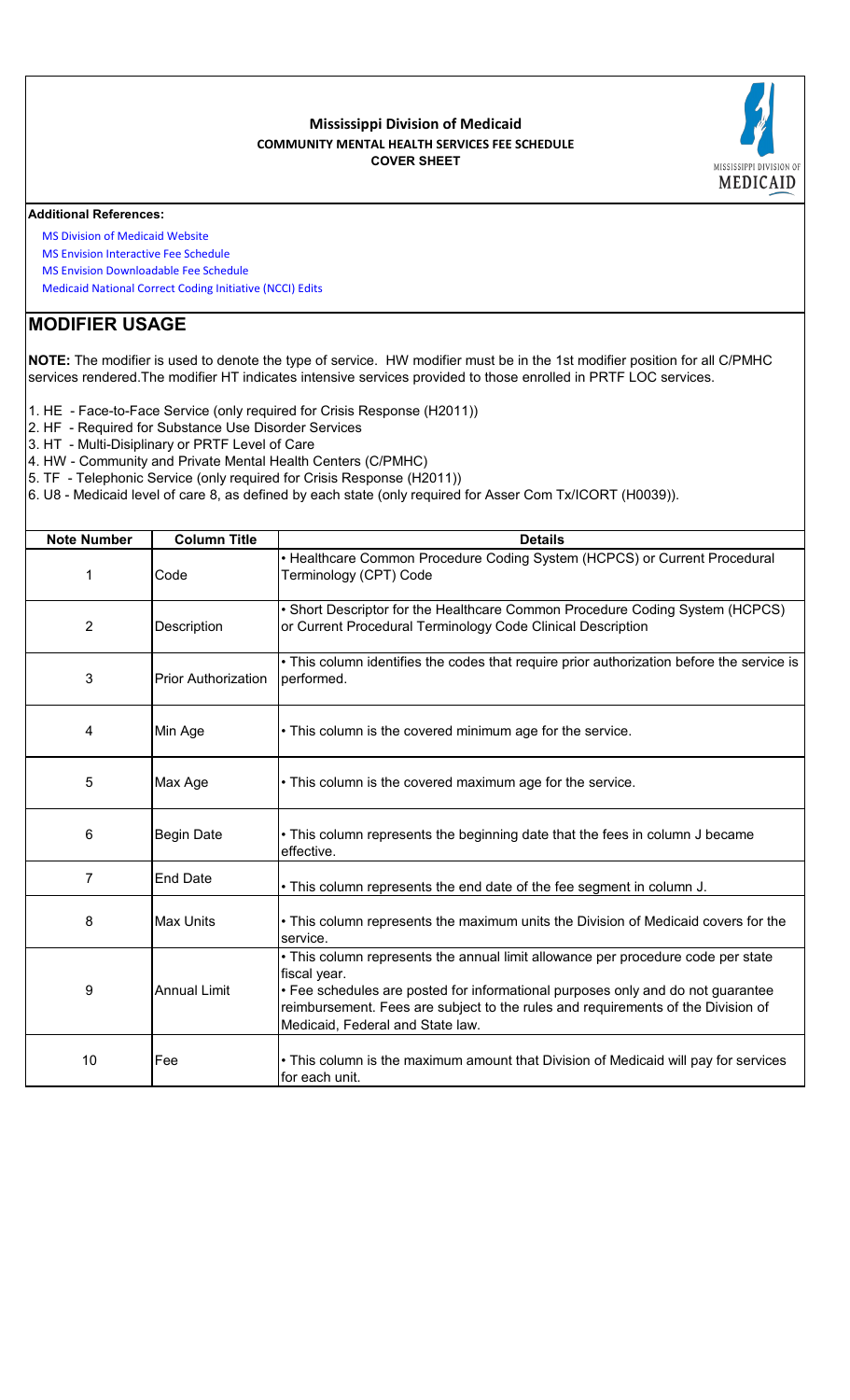**Mississippi Division of Medicaid**

## **COMMUNITY MENTAL HEALTH SERVICES FEE SCHEDULE**

Print Date: APRIL 5, 2022 Revised Date: APRIL 5, 2022



The fee schedules located on the Mississippi Medicaid website are prepared to assist Medicaid providers and are not intended to grant rights or impose obligations. Every effort is made to assure the accuracy of the information within the fee schedules as of the date they are printed. Medicaid makes no guarantee that this compilation of fee schedule information is error-free and will bear no responsibility or liability for the results or consequences of the use of these schedules. Fee schedules are posted for informational purposes only and do not guarantee reimbursement. Fees are subject to the rules and requirements of the Division of Medicaid, Federal and State law.

\*\*All services and maximums allowed quantities are subject to NCCI procedure-to-procedure or medically unlikely editing even if prior authorized.\*\*

The Current Procedural Terminology (CPT) and Current Dental Terminology (CDT) codes descriptors, and other data are copyright© 2021 American Medical Association and © 2021 American Dental Association (or such other date publication of CPT and CDT). All rights reserved. Applicable FARS/DFARS apply.

| Code           | <b>Description</b>                                       | PA              | Min         | <b>Max</b> | <b>Begin Date</b>    | <b>End Date</b>          | <b>Max</b>     | <b>Annual</b>       | <b>Fee</b>      |
|----------------|----------------------------------------------------------|-----------------|-------------|------------|----------------------|--------------------------|----------------|---------------------|-----------------|
|                |                                                          |                 | Age         | Age        |                      |                          | <b>Units</b>   | Limit               |                 |
| 90785<br>90791 | Psytx complex interactive<br>Psych diagnostic evaluation | NO<br><b>NO</b> | 0<br>0      | 999<br>999 | 7/1/2020<br>7/1/2020 | 12/31/9999<br>12/31/9999 | 1<br>1         | 4<br>$\overline{4}$ | 13.16<br>122.74 |
| 90792          | Psych diag eval w/med srvcs                              | <b>NO</b>       | 0           | 999        | 7/1/2020             | 12/31/9999               | $\mathbf{1}$   | 72                  | 135.68          |
| 90832          | Psytx w pt 30 minutes                                    | <b>NO</b>       | 0           | 999        | 7/1/2020             | 12/31/9999               | 1              | 36                  | 60.07           |
| 90833          | Psytx w pt w e/m 30 min                                  | <b>NO</b>       | 0           | 999        | 7/1/2020             | 12/31/9999               | $\mathbf{1}$   | 36                  | 61.45           |
| 90834          | Psytx w pt 45 minutes                                    | <b>NO</b>       | 0           | 999        | 7/1/2020             | 12/31/9999               | $\mathbf{1}$   | 36                  | 79.90           |
| 90836          | Psytx w pt w e/m 45 min                                  | <b>NO</b>       | 0           | 999        | 7/1/2020             | 12/31/9999               | 1              | 36                  | 77.83           |
| 90837          | Psytx w pt 60 minutes                                    | <b>NO</b>       | 0           | 999        | 7/1/2020             | 12/31/9999               | 1              | 36                  | 119.68          |
| 90838          | Psytx w pt w e/m 60 min                                  | <b>NO</b>       | $\mathbf 0$ | 999        | 7/1/2020             | 12/31/9999               | $\mathbf{1}$   | 36                  | 102.35          |
| 90846          | Family psytx w/o pt 50 min                               | <b>NO</b>       | $\pmb{0}$   | 999        | 7/1/2020             | 12/31/9999               | $\mathbf{1}$   | 24                  | 88.33           |
| 90847          | Family psytx w/pt 50 min                                 | <b>NO</b>       | $\pmb{0}$   | 999        | 7/1/2020             | 12/31/9999               | $\mathbf{1}$   | 24                  | 91.50           |
| 90849          | Multiple family group psytx                              | <b>NO</b>       | 0           | 999        | 7/1/2020             | 12/31/9999               | $\mathbf{1}$   | 40                  | 30.48           |
| 90853          | Group psychotherapy                                      | <b>NO</b>       | 0           | 999        | 7/1/2020             | 12/31/9999               | $\mathbf{1}$   | 40                  | 23.81           |
| 96127          | Brief emotional/behav assmt                              | <b>NO</b>       | 0           | 999        | 7/1/2020             | 12/31/9999               | $\overline{2}$ | 12                  | 3.78            |
| 96130          | Psycl tst eval phys/qhp 1st                              | <b>NO</b>       | $\mathbf 0$ | 999        | 7/1/2020             | 12/31/9999               | $\mathbf{1}$   | 4                   | 103.14          |
| 96131          | Psycl tst eval phys/ghp ea                               | <b>NO</b>       | $\mathbf 0$ | 999        | 7/1/2020             | 12/31/9999               | $\overline{7}$ | 4                   | 79.07           |
| 96136          | Psycl/nrpsyc tst phy/qhp 1st                             | <b>NO</b>       | 0           | 999        | 7/1/2020             | 12/31/9999               | $\mathbf{1}$   | 4                   | 38.84           |
| 96137          | Psycl/nrpsyc tst phy/qhp ea                              | <b>NO</b>       | 0           | 999        | 7/1/2020             | 12/31/9999               | 11             | 4                   | 35.52           |
| 96372          | Ther/proph/diag inj sc/im                                | <b>NO</b>       | 0           | 999        | 7/1/2020             | 12/31/9999               | 4              | N/A                 | 11.68           |
| 99202          | Office/outpatient visit new                              | <b>NO</b>       | $\mathbf 0$ | 999        | 7/1/2020             | 12/31/9999               | $\mathbf{1}$   | N/A                 | 62.21           |
| 99203          | Office/outpatient visit new                              | <b>NO</b>       | $\mathbf 0$ | 999        | 7/1/2020             | 12/31/9999               | $\mathbf 1$    | N/A                 | 88.46           |
| 99204          | Office/outpatient visit new                              | <b>NO</b>       | $\mathbf 0$ | 999        | 7/1/2020             | 12/31/9999               | $\mathbf 1$    | N/A                 | 135.96          |
| 99205          | Office/outpatient visit new                              | <b>NO</b>       | $\mathbf 0$ | 999        | 7/1/2020             | 12/31/9999               | $\mathbf 1$    | N/A                 | 172.16          |
| 99211          | Office/outpatient visit est                              | <b>NO</b>       | 0           | 999        | 7/1/2020             | 12/31/9999               | 1              | N/A                 | 18.68           |
| 99212          | Office/outpatient visit est                              | <b>NO</b>       | 0           | 999        | 7/1/2020             | 12/31/9999               | 2              | N/A                 | 36.95           |
| 99213          | Office/outpatient visit est                              | <b>NO</b>       | 0           | 999        | 7/1/2020             | 12/31/9999               | $\overline{2}$ | N/A                 | 61.64           |
| 99214          | Office/outpatient visit est                              | <b>NO</b>       | 0           | 999        | 7/1/2020             | 12/31/9999               | $\overline{2}$ | N/A                 | 89.83           |
| 99215          | Office/outpatient visit est                              | <b>NO</b>       | 0           | 999        | 7/1/2020             | 12/31/9999               | $\mathbf{1}$   | N/A                 | 121.01          |
| 99304          | Nursing facility care init                               | <b>NO</b>       | 0           | 999        | 7/1/2020             | 12/31/9999               | $\mathbf{1}$   | N/A                 | 76.20           |
| 99305          | Nursing facility care init                               | <b>NO</b>       | 0           | 999        | 7/1/2020             | 12/31/9999               | $\mathbf{1}$   | N/A                 | 109.38          |
| 99306          | Nursing facility care init                               | <b>NO</b>       | 0           | 999        | 7/1/2020             | 12/31/9999               | 1              | N/A                 | 141.01          |
| 99307          | Nursing fac care subseq                                  | <b>NO</b>       | 0           | 999        | 7/1/2020             | 12/31/9999               | 1              | N/A                 | 36.95           |
| 99308          | Nursing fac care subseq                                  | <b>NO</b>       | 0           | 999        | 7/1/2020             | 12/31/9999               | 1              | N/A                 | 57.94           |
| 99309          | Nursing fac care subseq                                  | <b>NO</b>       | 0           | 999        | 7/1/2020             | 12/31/9999               | $\mathbf 1$    | N/A                 | 76.62           |
| 99310          | Nursing fac care subseq                                  | <b>NO</b>       | 0           | 999        | 7/1/2020             | 12/31/9999               | 1              | N/A                 | 113.27          |
| 99324          | Domicil/r-home visit new pat                             | <b>NO</b>       | 0           | 999        | 7/1/2020             | 12/31/9999               | 1              | N/A                 | 46.28           |
| 99325          | Domicil/r-home visit new pat                             | <b>NO</b>       | 0           | 999        | 7/1/2020             | 12/31/9999               | 1              | N/A                 | 67.43           |
| 99326          | Domicil/r-home visit new pat                             | <b>NO</b>       | 0           | 999        | 7/1/2020             | 12/31/9999               | 1              | N/A                 | 117.44          |
| 99327          | Domicil/r-home visit new pat                             | <b>NO</b>       | 0           | 999        | 7/1/2020             | 12/31/9999               | $\mathbf{1}$   | N/A                 | 157.33          |
| 99328          | Domicil/r-home visit new pat                             | <b>NO</b>       | 0           | 999        | 7/1/2020             | 12/31/9999               | $\mathbf{1}$   | N/A                 | 185.87          |
| 99334          | Domicil/r-home visit est pat                             | <b>NO</b>       | 0           | 999        | 7/1/2020             | 12/31/9999               | $\mathbf{1}$   | N/A                 | 50.85           |
| 99335          | Domicil/r-home visit est pat                             | <b>NO</b>       | 0           | 999        | 7/1/2020             | 12/31/9999               | 1              | N/A                 | 80.63           |
| 99336          | Domicil/r-home visit est pat                             | <b>NO</b>       | 0           | 999        | 7/1/2020             | 12/31/9999               | 1              | N/A                 | 113.99          |
| 99337          | Domicil/r-home visit est pat                             | <b>NO</b>       | 0           | 999        | 7/1/2020             | 12/31/9999               | 1              | N/A                 | 164.15          |
| 99354          | Prolong e&m/psyctx serv o/p                              | <b>NO</b>       | 0           | 999        | 7/1/2020             | 12/31/9999               | 1              | N/A                 | 109.36          |
| 99355          | Prolong e&m/psyctx serv o/p                              | <b>NO</b>       | 0           | 999        | 7/1/2020             | 12/31/9999               | 4              | N/A                 | 83.11           |
| H0018          | Short-term rest treat                                    | <b>YES</b>      | 0           | 999        | 9/1/2020             | 12/31/9999               | $\mathbf{1}$   | 60                  | 504.62          |
| H0031          | Mh health assess by non-md                               | <b>NO</b>       | 0           | 999        | 7/1/2021             | 12/31/9999               | 1              | 4                   | 110.70          |
| H0032          | Mh svc plan dev by non-md                                | NO              | 0           | 999        | 10/1/2003            | 12/31/9999               | 1              | 4                   | 18.45           |
| H0035          | Mh partial hosp tx under 24h                             | YES             | 0           | 999        | 10/1/2003            | 12/31/9999               | 1              | 100                 | 113.00          |